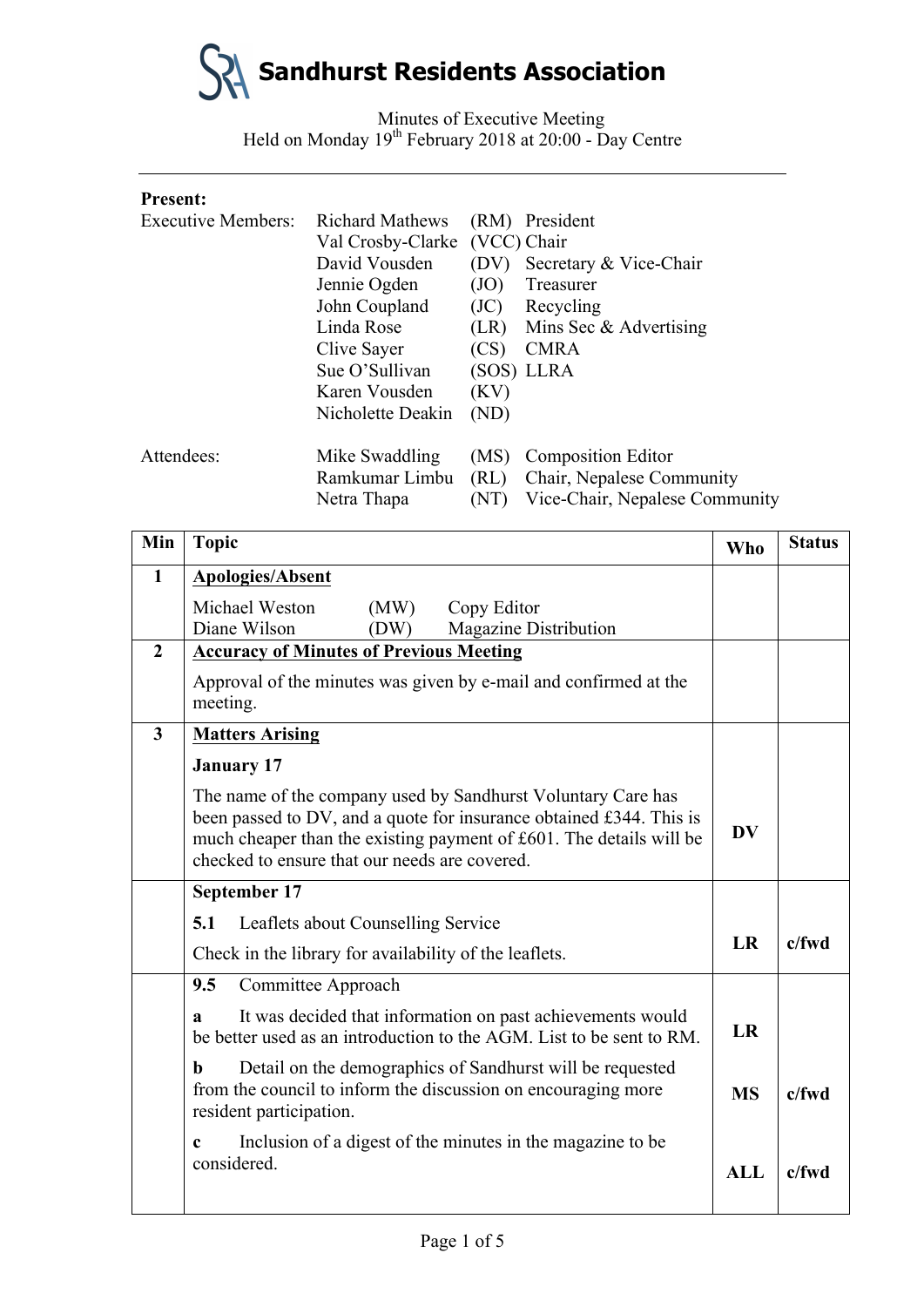**Sandhurst Residents Association**

| Min                     | <b>Topic</b>                                                                                                                                                                                                                                                                                                                                                                                            | <b>Who</b>             | <b>Status</b> |
|-------------------------|---------------------------------------------------------------------------------------------------------------------------------------------------------------------------------------------------------------------------------------------------------------------------------------------------------------------------------------------------------------------------------------------------------|------------------------|---------------|
|                         | December 17                                                                                                                                                                                                                                                                                                                                                                                             |                        |               |
|                         | Day Centre Charges<br>9.1                                                                                                                                                                                                                                                                                                                                                                               |                        |               |
|                         | Owing to a steep reduction in council funding for the Day Centre, a<br>charge will be made for use of the facilities. This will amount to<br>£255 for all meetings in 2018, including the AGM, but not the<br>Distributors Party. An invoice will be sent.                                                                                                                                              | <b>DV</b>              | <b>Closed</b> |
|                         | Speeding on Laundry Lane<br>9.2                                                                                                                                                                                                                                                                                                                                                                         |                        |               |
|                         | Jean Bettison and Michael Brossard are using the speed gun in<br>various locations around Sandhurst. There was no response to the<br>email sent to Gary Campion.                                                                                                                                                                                                                                        | $\overline{\text{CS}}$ | $c$ /fwd      |
| $\overline{\mathbf{4}}$ | <b>Treasurer's Report</b>                                                                                                                                                                                                                                                                                                                                                                               |                        |               |
|                         | Figures as at                                                                                                                                                                                                                                                                                                                                                                                           |                        |               |
|                         | <b>Current Account</b><br>£7,260.39                                                                                                                                                                                                                                                                                                                                                                     |                        |               |
|                         | Reserve Account<br>£25,417.67                                                                                                                                                                                                                                                                                                                                                                           |                        |               |
|                         | <b>Total</b><br>£32,678.06                                                                                                                                                                                                                                                                                                                                                                              |                        |               |
| 5                       | <b>Donations</b>                                                                                                                                                                                                                                                                                                                                                                                        |                        |               |
| 5.1                     | St Michaels Winspire Project                                                                                                                                                                                                                                                                                                                                                                            |                        |               |
|                         | A letter has been received from St Michaels inviting us to contribute<br>again to the Winspire project. After some discussion it was<br>unanimously agreed that, providing the previous donation was more<br>than a year ago, $£1,000$ would be given.                                                                                                                                                  | <b>JO</b>              |               |
|                         | Following the meeting it was confirmed that the previous donation<br>was over 12 months ago.                                                                                                                                                                                                                                                                                                            |                        |               |
| 5.2                     | Motorsport team                                                                                                                                                                                                                                                                                                                                                                                         |                        |               |
|                         | An application for a donation to a motorsport for £4,000 towards the<br>cost and upkeep of a car for motorsport racing has been received by<br>email. The committee felt that this type of sponsorship is not really<br>in keeping with the sort of donation that we get involved in. We<br>could offer a half page free in the magazine for the applicant to put<br>his plea for sponsorship in there. | <b>MS</b>              |               |
| 5.3                     | Freedom March<br>Sandhurst Town Council have asked for contributions towards the<br>costs of running the Freedom March fun day on 23 <sup>rd</sup> June 2018.<br>Options available were $£3,500$ for the main stage; £2,500 for the                                                                                                                                                                     | <b>VCC</b>             |               |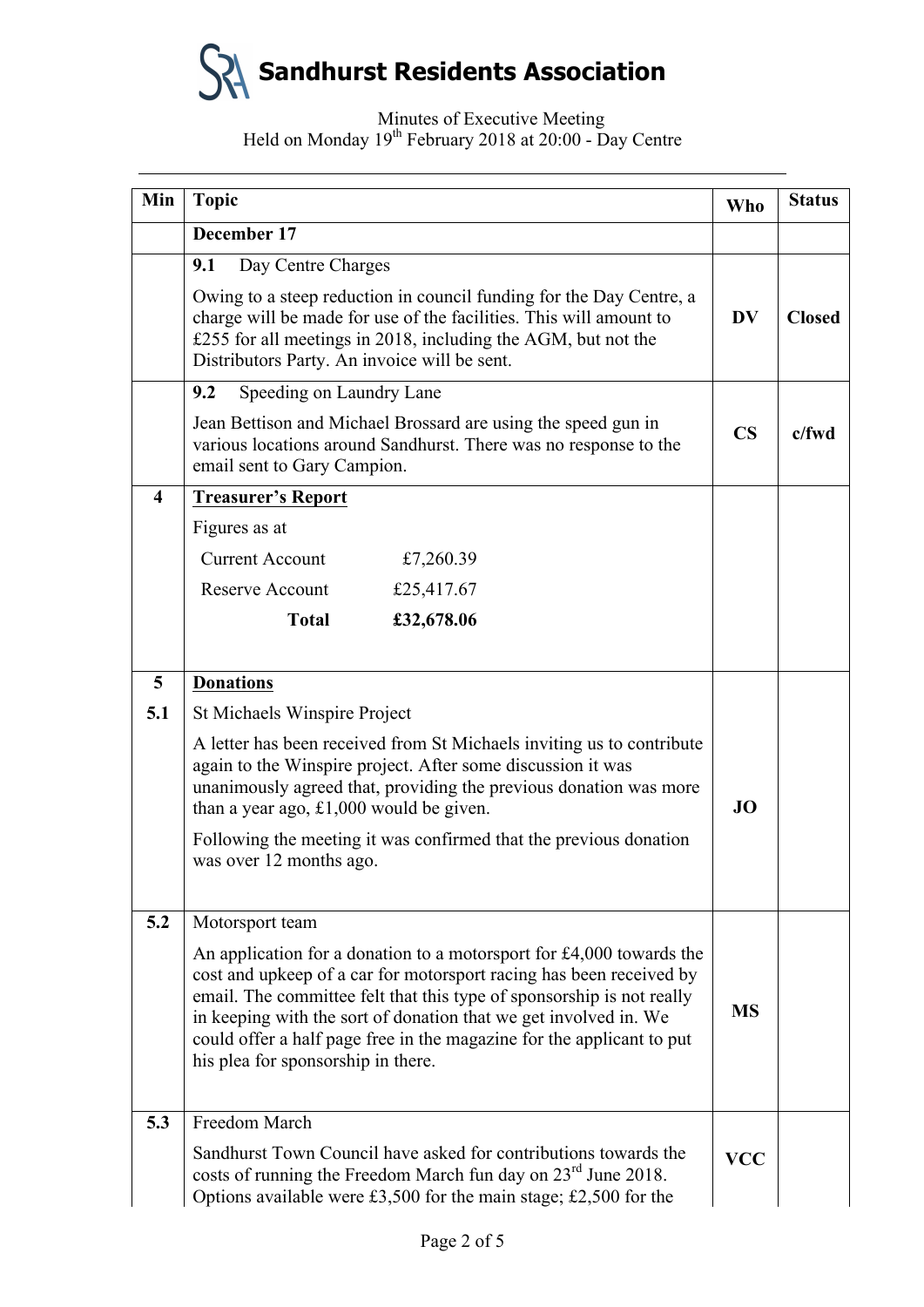**Sandhurst Residents Association**

| Min | <b>Topic</b>                                                                                                                                                                                                                                                                                                                                                                                                                                                                                               | Who                          | <b>Status</b> |
|-----|------------------------------------------------------------------------------------------------------------------------------------------------------------------------------------------------------------------------------------------------------------------------------------------------------------------------------------------------------------------------------------------------------------------------------------------------------------------------------------------------------------|------------------------------|---------------|
|     | evening fireworks and £1,000 for printing of programmes.                                                                                                                                                                                                                                                                                                                                                                                                                                                   |                              |               |
|     | The option of printing programmes was of interest, but this was to<br>be 1 of 4 sponsors for the programme, a total of £4,000. As the SRA<br>magazine costs around £2,500 to produce 8000 52-page colour<br>booklets, this seems extravagant. More information is required<br>before any commitment is made.                                                                                                                                                                                               |                              |               |
| 6   | <b>Magazine</b>                                                                                                                                                                                                                                                                                                                                                                                                                                                                                            |                              |               |
| 6.1 | There were some printing issues with the last magazine, with two<br>copies reported as having pages misplaced and repeated. Some also<br>had pages with faint and blurry printing, and 2 complaints were<br>received about this. New pdfs have been used.<br>A short meeting was held to ensure everyone is up to date with the<br>progress of the magazine for March, which will go to the printers on<br>Wednesday 21 <sup>st</sup> February.                                                            | LR<br><b>MS</b><br><b>MW</b> | <b>Closed</b> |
| 7   | Website                                                                                                                                                                                                                                                                                                                                                                                                                                                                                                    |                              |               |
|     | All updated.                                                                                                                                                                                                                                                                                                                                                                                                                                                                                               |                              |               |
| 8   | Recycling                                                                                                                                                                                                                                                                                                                                                                                                                                                                                                  |                              |               |
|     | Leaflets have been received through the post detailing the updates to<br>the items that can be placed in the blue bin. Copies are attached.                                                                                                                                                                                                                                                                                                                                                                |                              |               |
|     | The collection of small electrical items scheduled at Sandhurst<br>School for 24 <sup>th</sup> March has been cancelled as the council feels it is<br>not sufficiently used. However, these items can be handed in at the<br>Council offices on the park.                                                                                                                                                                                                                                                  |                              |               |
| 9   | <b>AOB</b>                                                                                                                                                                                                                                                                                                                                                                                                                                                                                                 |                              |               |
|     | Ramkumar Limbu, Chair of the Nepalese Community Committee,<br>gave a short speech on the activities of the Nepalese community in<br>Sandhurst. There are between 400 and 500 people, mostly housed in<br>the Silver Hill area. They are trying to integrate by participating in<br>community activities such as litter picking, organising car parking<br>for the Day Centre fun day, and running a curry stall on the<br>Freedom March days. Language is still an issue, especially for older<br>members. |                              |               |
|     | They are running the College Town Post Office and trying their best<br>as there is a lot to learn. However, they have experienced some<br>unacceptable behaviour in the shop as a result.                                                                                                                                                                                                                                                                                                                  |                              |               |
|     | They need some help in finding locations for their meetings.                                                                                                                                                                                                                                                                                                                                                                                                                                               |                              |               |
|     | The children are born and educated here, and the community have<br>the same requirements as other Sandhurst residents, namely, to live<br>in a safe and secure environment in harmony and peace with the<br>wider community.                                                                                                                                                                                                                                                                               |                              |               |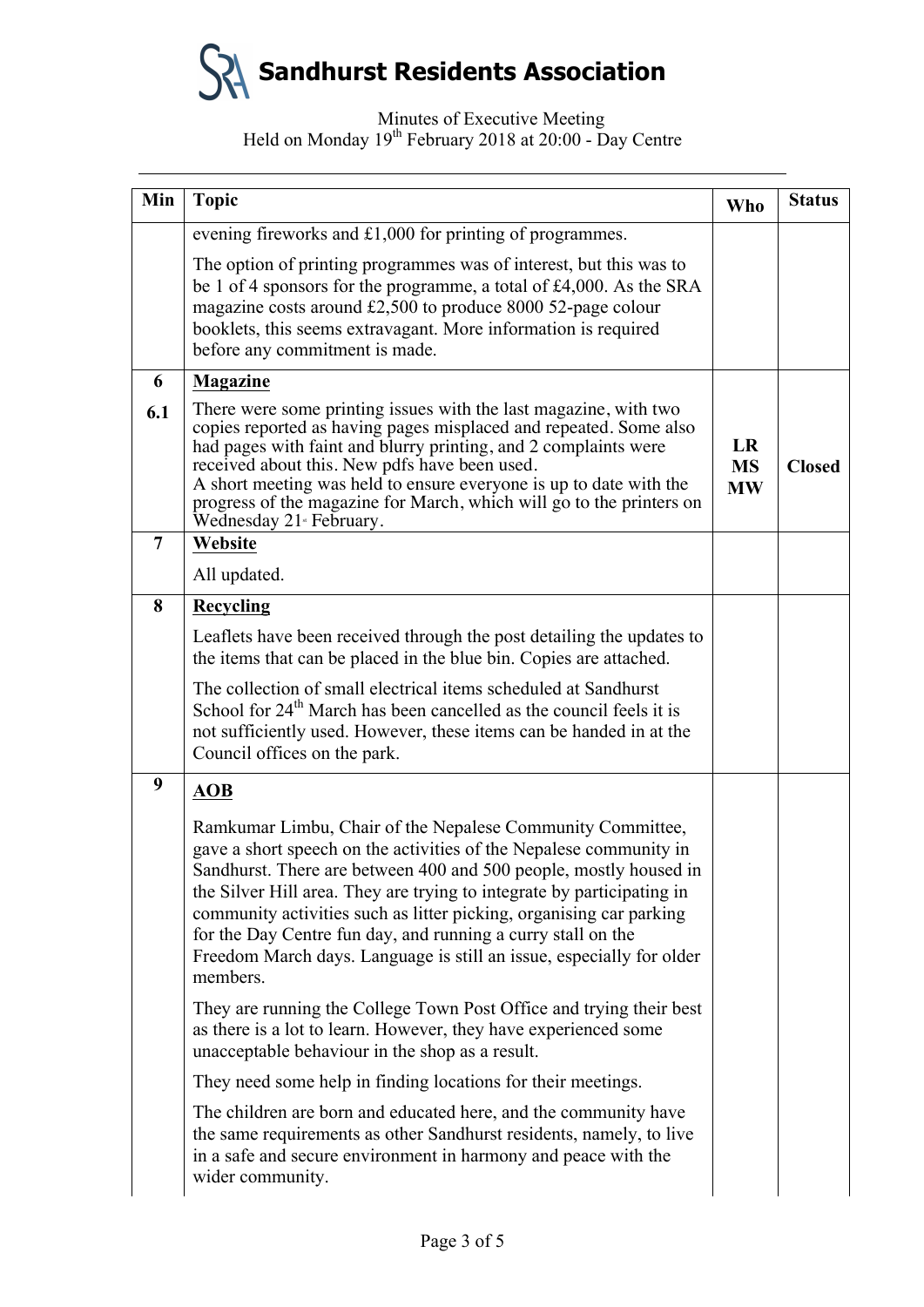**Sandhurst Residents Association**

| Min | <b>Topic</b>                                                                                                                                                                                                                                                                                           | <b>Who</b> | <b>Status</b> |
|-----|--------------------------------------------------------------------------------------------------------------------------------------------------------------------------------------------------------------------------------------------------------------------------------------------------------|------------|---------------|
| 9.1 | The committee discussed Ramkumar's comments after he had to<br>leave and some questions were raised about the requirements of the<br>community. RL will be contacted to obtain further clarification.<br>Following the meeting: A reply to the email has been received and<br>copied to the committee. | LR         |               |
| 9.2 | Establish whether English lessons are still available for the<br>Nepalese.                                                                                                                                                                                                                             | <b>SOS</b> |               |
|     | The Day Centre are hosting a Curry Lunch on Sunday 18 <sup>th</sup> March at<br>1pm. Book by calling Carole on 01344 771431.                                                                                                                                                                           |            |               |
|     | The Rackstraw Farm sign has been added to the post by the road.                                                                                                                                                                                                                                        |            |               |
|     | A mail was sent to the council to query the rise in the brown bin<br>charge from £40 to £50, and the fact that payments by cheque are<br>not accepted.                                                                                                                                                 |            |               |
|     | Following the meeting: A response from Paul Bettison has been<br>received and copied to the committee.                                                                                                                                                                                                 |            |               |
|     | With the closure of the Nat West bank in Sandhurst, any cheques to<br>be paid in can be handed in at the Post Office in a supplied<br>envelope. This will be forwarded to the bank for processing. It is<br>recommended that cheques be copied before submission.                                      |            |               |
|     | The committee were reminded that executive meetings are closed.<br>Residents are welcome to attend to raise a particular item of concern<br>but this must be addressed at the beginning of the meeting and<br>normal business carried out once the resident has left.                                  |            |               |
|     | The meeting closed at 10:00 pm.                                                                                                                                                                                                                                                                        |            |               |